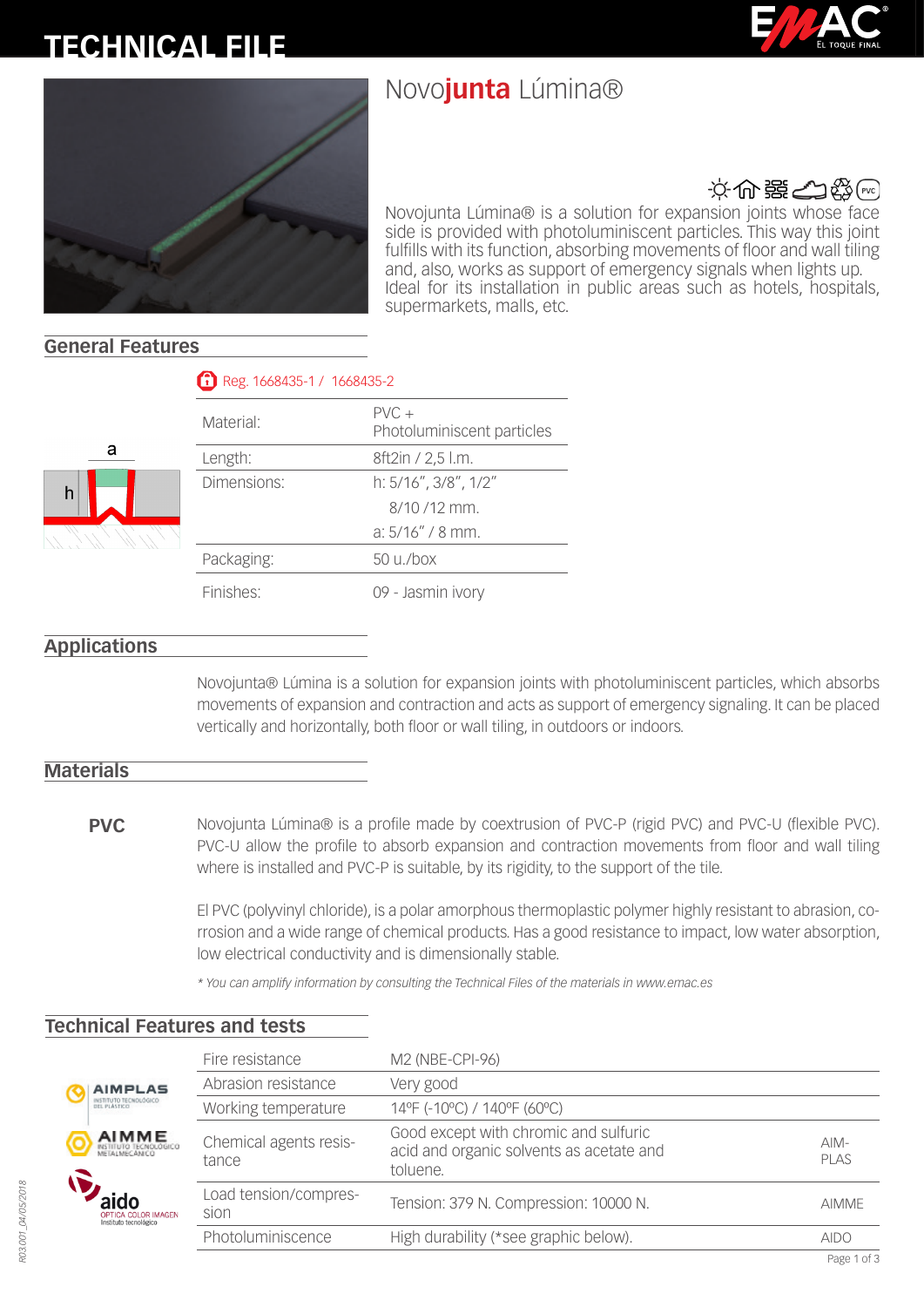





## **Movement allowed**

**TECHNICAL FILE** Novo**junta** Lúmina®

> Due to the coextrusion of rigid and flexible PVC, this profile is able to absorb contraction and expansion movements from floor or wall tiling where is installed. The movement it allow is the following:

|                                                                                                                                                                                                               | a                                                                                                                                                                                                                                                              | Mov. expansion/<br>contraction             | <b>Total movement</b>                                                                                                                                                                                                    |
|---------------------------------------------------------------------------------------------------------------------------------------------------------------------------------------------------------------|----------------------------------------------------------------------------------------------------------------------------------------------------------------------------------------------------------------------------------------------------------------|--------------------------------------------|--------------------------------------------------------------------------------------------------------------------------------------------------------------------------------------------------------------------------|
|                                                                                                                                                                                                               | 0.314''<br>8 mm.                                                                                                                                                                                                                                               | $+0.039''/+1$ mm.<br>$-0.157''$ / $-4$ mm. | 0.196''<br>5 mm.                                                                                                                                                                                                         |
| <sup>1</sup> Thermal variation calculed considering<br>an outdoor installation with coefficient<br>of thermal expansion 0.007mm*°C/m.<br>with the joints placed to a maximum<br>distance of 16.40ft (5 l.m.). | <sup>1</sup> The considered installation allows an expansion movement equal<br>to an increase of 237,2°F (114°C) counting from the temperature of<br>installation and a contraction equal to -20,2°F (-29°C) counting from<br>the temperature of installation. |                                            |                                                                                                                                                                                                                          |
|                                                                                                                                                                                                               | Total thermal variation: 289,4°F / 143°C                                                                                                                                                                                                                       |                                            |                                                                                                                                                                                                                          |
| <sup>2</sup> Thermal variation calculed considering<br>an outdoor installation with coefficient<br>of thermal expansion 0.007mm*°C/m.<br>with the joints placed to a maximum<br>distance of 26.24ft (8 l.m.). | the temperature of installation.                                                                                                                                                                                                                               |                                            | <sup>2</sup> The considered installation allows an expansion movement equal<br>to an increase of 159,8°F (71°C) counting from the temperature of<br>installation and a contraction equal to -0,4ºF (-18°C) counting from |
|                                                                                                                                                                                                               |                                                                                                                                                                                                                                                                | Total thermal variation: 192,2°F / 89°C    |                                                                                                                                                                                                                          |

## **Installation recommendations**

Emac®, in his awareness for the correct execution of the ceramic systems, took part in the committee for the elaboration of the UNE 138002: 2017 standard "General rules for the execution of ceramic tile systems by adhesion". In that UNE standard the recommendations of installation for expansion joints were defined as follow:

| <b>Installation</b>     | <b>Separation distance / Area</b>                                                            | Joint width<br>(mm) |
|-------------------------|----------------------------------------------------------------------------------------------|---------------------|
| Linear expansion joints |                                                                                              |                     |
| Outdoor walls           | Each $3 - 4$ ml max.<br>Regular areas max. 16 m <sup>2</sup>                                 | $>= 8$ mm           |
| Outdoor floors          | Each 2,5 - 5 ml max.<br>Regular areas max. 16 m <sup>2</sup>                                 |                     |
| Indoor floors           | Respect open contraction joints<br>Fach 8 ml maximum<br>Regular areas max. 40 m <sup>2</sup> | $>= 5$ mm           |
| Singular points         | Door treshold<br>Floor changes                                                               | $>= 8$ mm           |